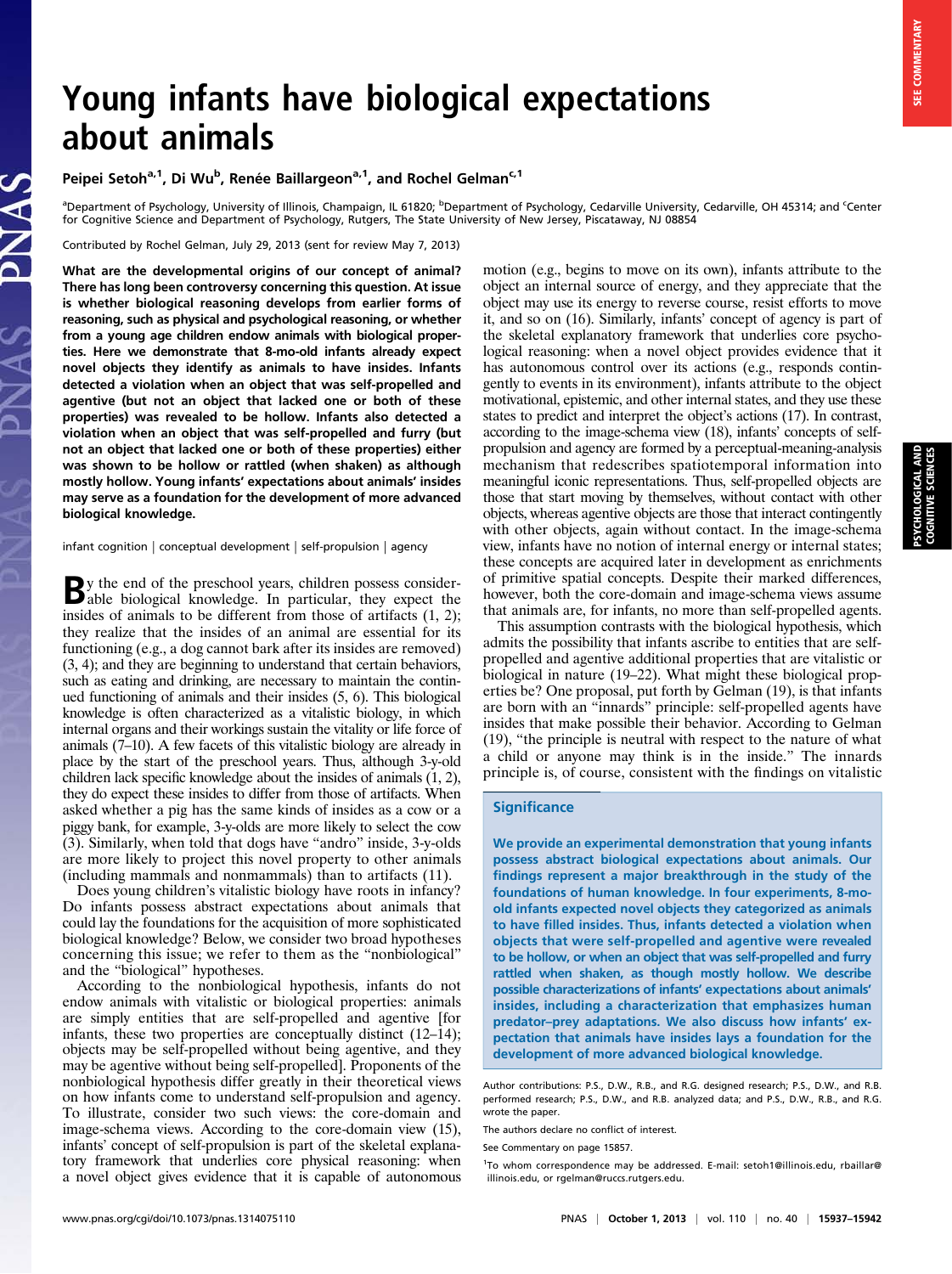biology mentioned earlier: children might at first simply expect animals to have insides, and with experience they might gradually learn how the insides of animals differ from those of artifacts (1), how the insides of one kind of animal differ from those of another kind of animal (23), and so on. In line with the innards principle, Gelman (19) found that when children age 3 and older were queried about the insides of various artifacts and animals, they sometimes said that an artifact had nothing on the inside, but they never said that an animal had nothing on the inside (see also refs. 24 and 25).

Is the nonbiological or the biological hypothesis correct? Do infants construe animals simply as self-propelled agents, or do they endow animals with additional, biological properties? One way to address these questions is to examine whether infants expect novel self-propelled agents to have insides, in accordance with the innards principle. Therefore, we used the violation-ofexpectation method to test whether infants would detect a violation when a novel object that was self-propelled and agentive—but not an object that lacked one or both of these properties—was revealed to be hollow. Because there is considerable evidence that infants in the second half-year are sensitive to various cues for selfpropulsion and agency (12, 26), our experiments focused on 8 mo-old infants. We reasoned that positive results would support the biological hypothesis by demonstrating that young infants immediately endow novel self-propelled agents with vitalistic, biological properties. Such results would be unique in providing an experimental demonstration that abstract biological expectations about animals are present in the first year of life.

Although no prior experiment had examined whether infants expect animals to have insides, previous findings with 14-mo-olds indicated that, when shown novel objects with eyes and visible insides, infants do notice these insides. Thus, infants assigned perceptually different objects to the same category if they possessed similar insides (27); infants readily formed an association between a transparent object's self-propelled motion and the presence of an internal part (28); and infants also readily associated a transparent object's particular style of self-propelled motion with the color of its internal part (28). Broadly construed, these findings suggested that infants attend to the insides of animals. Building on these findings, we asked in four experiments whether 8-mo-old infants would expect novel objects they identified as animals to have insides. All of the experiments followed the same general design. During the familiarization phase, infants were introduced to two novel objects; across conditions, we varied whether or not the objects were capable of self-propulsion and agency. During the test phase, the objects were rotated (Exps. 1–3) or shaken (Exp. 4) to assess infants' expectations about their insides.

In Exp. 1, 8-mo-old infants from English-speaking families  $(n = 36)$  were assigned to a self-propelled/agentive condition or a nonself-propelled/nonagentive condition. Infants watched live events involving two novel objects: a large can covered with alternating stripes of red and gray yarn and a large box covered with beige paper and varying round patches of blue cloth with multicolored dots. All infants received two familiarization trials, two pretest trials, and two test trials, one with the can and one with the box; half of the infants received the can trial first in each pair of trials, and half received the box trial first. Only the familiarization trials differed between the two conditions. Each familiarization trial had an initial phase and a final phase; looking times during the two phases were computed separately. At the beginning of the (76 s) initial phase of the can trial in the self-propelled/agentive condition (Fig. 1A), the can rested at the center of the apparatus floor. To start, the can moved in a slight bouncing manner back and forth across the floor and then returned to its original position [this displacement lasted about 16 s and served to establish that the can was self-propelled (16)]. Next, a female experimenter opened a window in the back wall of the apparatus; the can then initiated a "conversation" by quacking at the experimenter, who responded contingently in English [this exchange lasted about 49 s and served to demonstrate that the can was agentive (17)]. Finally, the experimenter left, closing her window behind her. During the final phase of the trial, the can rested at the center of the apparatus, and infants watched this paused scene until the trial ended. The box familiarization trial was identical except that the box moved in a slight zigzag manner and beeped at the experimenter. Infants in the nonself-propelled/nonagentive condition (Fig. 1B) received similar familiarization trials except that the can and box remained stationary [thus providing no evidence that they were self-propelled (16)], and the experimenter remained silent in response to the can's quacks or the box's beeps [thus providing no evidence that they were agentive (14)].

Next, all infants received the can and box pretest trials (Fig. 1E), which served to introduce the actions performed in the test trials. In each trial, the experimenter lifted the can or box with both hands, tilted it right and left twice, returned it to the apparatus floor, and then repeated this entire (12 s) sequence until the trial ended. Finally, all infants received the can and box test trials (Fig.  $1F$ ). These trials were identical to the pretest trials except that, before tilting the can or box from side to side, the experimenter rotated it to reveal its bottom to the infant. When the objects were rotated, infants could see that one was hollow, like an inverted bowl (hollow trial), whereas the other one was closed, like a block (closed trial). For half the infants in each



Fig. 1. Schematic drawing of the events shown in Exps. 1 and 2. In Exp. 1, the can and box were either self-propelled and agentive (A) or neither selfpropelled nor agentive (B). In Exp. 2, the can and box were self-propelled and agentive (A), self-propelled but nonagentive (C), or nonself-propelled but agentive (D). Whether the can trial or the box trial was shown first in the familiarization (A–D), pretest  $(E)$ , and test  $(F)$  trials was counterbalanced across infants in each condition; whether the can or the box was hollow in the test trials was also counterbalanced across infants in each condition.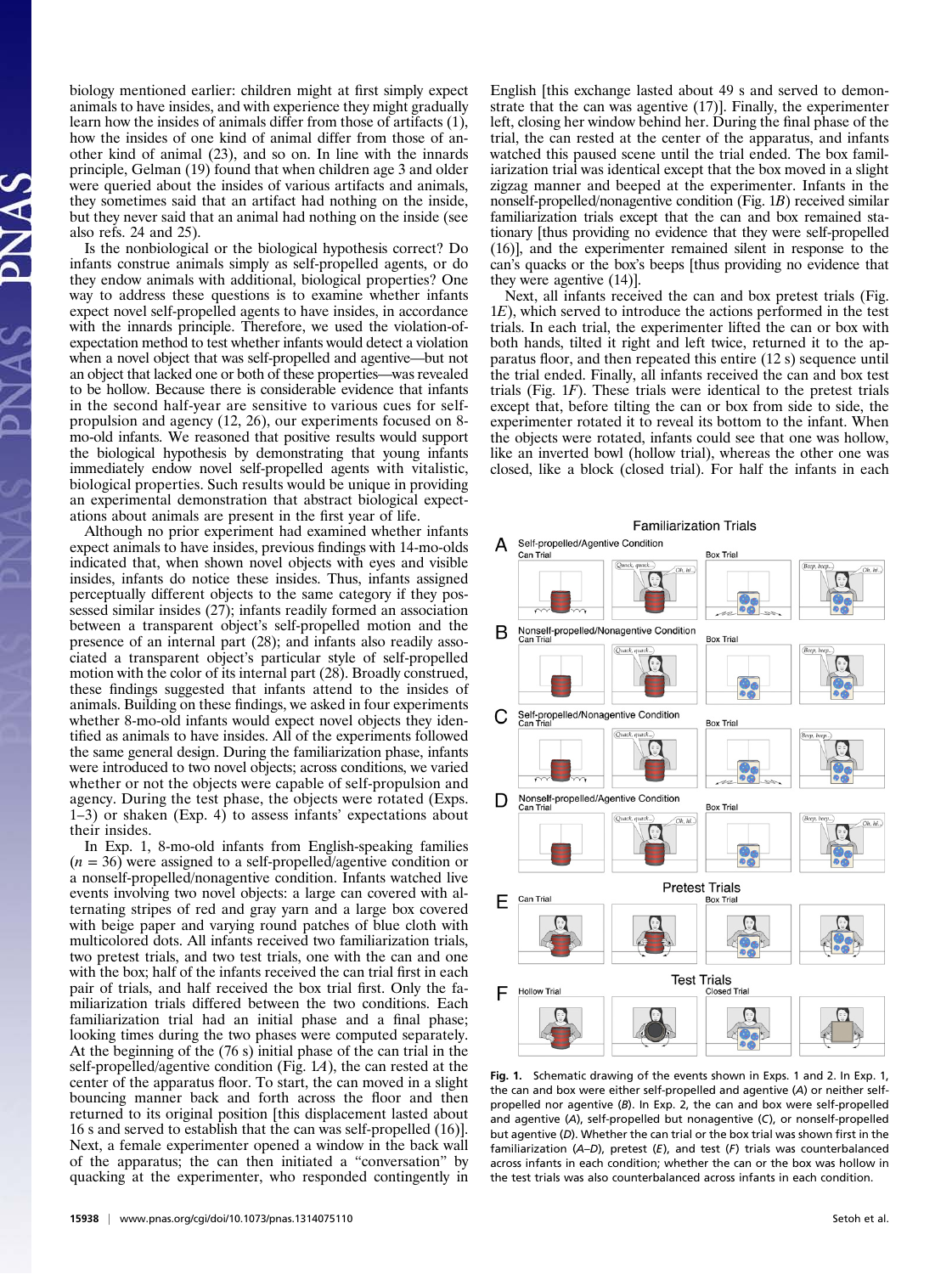condition, the can was hollow and the box was closed; for the other infants, the reverse was true. Preliminary analyses of the test data in this report revealed no interactions of condition and trial with infants' sex; the data were therefore collapsed across this factor in subsequent analyses.

Infants' looking times during the test trials (Fig. 2) were analyzed by means of an ANOVA with condition and order as between-subject factors and trial as a within-subject factor. The Condition X Trial interaction was significant,  $F(1, 32) = 6.11$ ,  $P =$ 0.019 [no such interaction was found in an analysis of the final phases of the familiarization trials or in an analysis of the pretest trials, both  $Fs(1, 32) < 1$ . Planned comparisons revealed that in the self-propelled/agentive condition, infants looked reliably longer during the hollow than the closed trial,  $F(1, 32) = 10.08$ ,  $P = 0.003$ ; 14 of 18 infants showed this pattern. In contrast, in the nonself-propelled/nonagentive condition, infants looked about equally during the two trials,  $F(1, 32) < 1$ ; 7 of 18 infants looked longer at the hollow event. Thus, infants detected a violation when the can and box were shown to be hollow, but only if they were self-propelled agents; if the objects were neither selfpropelled nor agentive, infants held no expectations about whether they should have insides.

Exp. 2 investigated the specificity of infants' expectations about what objects should have insides. According to the innards principle, infants should expect novel objects that are both selfpropelled and agentive to have insides, but they should hold no expectation for objects that are only self-propelled or only agentive. To evaluate this prediction, additional 8-mo-old infants from English-speaking families ( $n = 54$ ) were assigned to one of three conditions. The self-propelled/agentive condition was identical to that in Exp. 1 (Fig. 1A). The other two conditions were similar, except that in the familiarization trials, either the experimenter remained silent [self-propelled/nonagentive condition (Fig. 1C)], or the can and box remained stationary [nonself-propelled/ agentive condition (Fig. 1D)].

Analysis of infants' looking times during the test trials (Fig. 2) revealed a significant Condition X Trial interaction,  $F(2, 48) =$ 3.64,  $P = 0.034$  [no such interaction was found in an analysis of the final phases of the familiarization trials,  $F(2, 48) < 1$ , or in an analysis of the pretest trials,  $F(2, 48) = 1.28$ ,  $P = 0.289$ . In the self-propelled/agentive condition, as before, infants looked reliably longer during the hollow than the closed trial,  $F(1, 48) =$ 7.82,  $P = 0.007$ ; 14 of 18 infants showed this pattern. In contrast, infants looked about equally during the two trials in both the self-propelled/nonagentive and nonself-propelled/agentive conditions, both  $Fs < 1$ ; 8 of 18 infants in self-propelled/nonagentive condition and 9 of 18 infants in the nonself-propelled/agentive condition looked longer during the hollow trial. Thus, infants expected the can and box to have insides only if they were selfpropelled and agentive; if they lacked either property, infants held no expectations about their insides.

The results of Exps. 1 and 2 indicated that when a novel object gives evidence that it is capable of both autonomous motion and control, young infants identify it as an animal and immediately expect it to have insides, in accordance with the innards principle. These results provided direct support for the biological hypothesis by demonstrating that young infants possess abstract biological expectations about animals. Exp. 3 sought to provide converging evidence for these conclusions: it examined whether young infants would also expect novel animals identified via learned predictive cues to have insides.

Proponents of both the nonbiological and biological hypotheses assume that, with experience, infants learn to use details of surface appearance and form as cues that novel objects are animals (this cue-learning process enables infants to rapidly identify novel animals without having to wait for evidence of autonomous motion and control). For example, previous research indicates that by 7 mo of age, infants already use fur on a self-propelled object as a cue that the object is an animal (29). When a ball and a furry object with a face moved together in close contact, infants attributed the source of the motion to the furry object; when the two objects later rested stationary side by side, infants looked reliably longer at the furry object as though they anticipated that it would move again. However, no such effect was found when an experimenter moved the ball and the furry object together with her hand. (In a survey we conducted of parents of 35 6- to 9-moold infants, 83% reported that their infant had touched a furry animal at least once, and 60% reported that their infant had regular contact with one or more furry animals. These results support the notion that infants in the second half-year have opportunities to identify fur as a predictive cue for animals). Building on these results, we asked in Exp. 3 whether 8-mo-old infants would expect an object that was furry and self-propelled, but not an object that lacked one or both of these properties, to have insides.

Infants ( $n = 36$ ) were assigned to a self-propelled or a nonselfpropelled condition and watched events involving a new can that was covered with brown beaver fur and a new box that was covered with tan paper and edged with brown tape (Fig. 3). During the (32 s) initial phase of each familiarization trial in the self-propelled condition, the fur-can or box moved smoothly back and forth across the apparatus floor to demonstrate that it was self-propelled; during the final phase, the object paused at the center of the apparatus until the trial ended. The familiarization trials in the nonself-propelled condition were identical except that the fur-can and box rested on a tray, and the experimenter reached through a window in the back wall of the apparatus to move the tray back and forth. Next, all infants received pretest and test trials identical to those in Exp. 1, except that the fur-can (fur-can trial) and box (box trial) were both revealed to be hollow.

Analysis of infants' looking times during the test trials (Fig. 2) yielded a significant Condition X Trial interaction,  $F(1, 32) =$ 



Fig. 2. Mean looking times of infants in Exps. 1–3 during the test trials as a function of condition and trial. Errors bars represent SEs, and an asterisk denotes a significant difference between the trials within a condition ( $P < 0.05$  or better).

 $\Omega$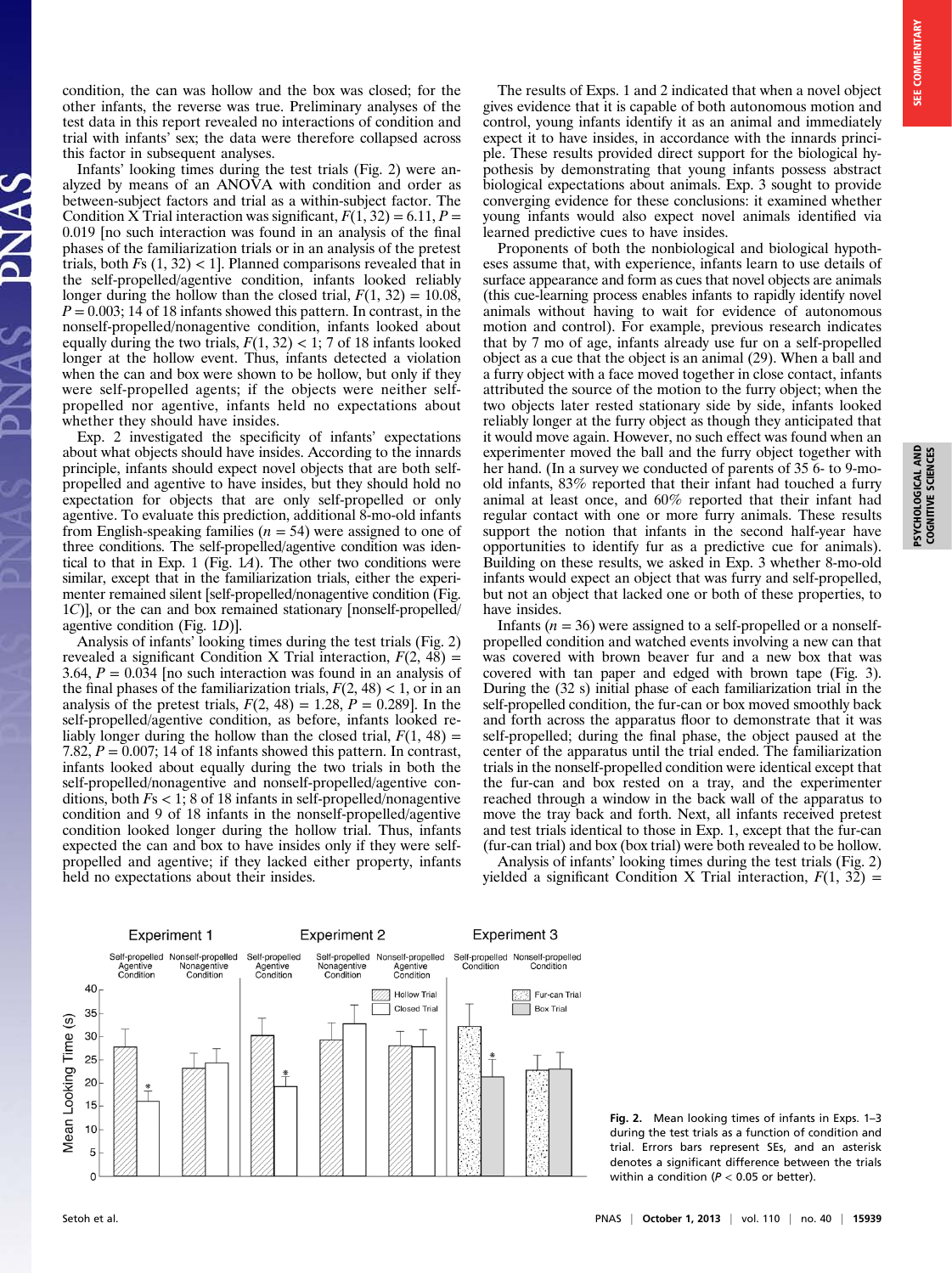

Fig. 3. Schematic drawing of the events shown in Exp. 3. Whether the furcan trial or the box trial was shown first in the familiarization (A and B), pretest (C), and test (D) trials was counterbalanced across infants in each condition.

6.18,  $P = 0.018$  [no such interaction was found in an analysis of the final phases of the familiarization trials or in an analysis of the pretest trials, both  $Fs(1, 32) < 1$ . In the self-propelled condition, infants looked reliably longer during the fur-can than the box trial,  $F(1, 32) = 12.00$ ,  $P = 0.002$ ; 16 of 18 infants showed this pattern. In contrast, infants in the nonself-propelled condition looked about equally during the two trials,  $F(1, 32) < 1$ ; 9 of 18 infants looked longer during the fur-can trial. Thus, infants expected the self-propelled fur-can to have insides, but they held no expectations about the insides of the nonself-propelled fur-can or about those of the box, whether it was self-propelled or not. These results also provide additional evidence that by 8 mo, infants use fur on a self-propelled object as a cue that it is an animal.

In Exps. 1–3, infants detected a violation when an object they had identified as an animal was rotated to reveal that it had no insides. To provide converging evidence for these results, in Exp. 4 we used a different manipulation to assess 8-mo-olds' expectations about insides: instead of rotating the fur-can and box from Exp. 3, the experimenter shook each object to demonstrate that it rattled, as though the shaking caused a few parts to bounce inside the object's largely hollow interior. If infants expected the self-propelled fur-can to have insides, they should detect a violation when it produced a rattling noise when shaken, as though it was mostly hollow inside. (To check our manipulation, we presented 20 adults with the rattling fur-can and the rattling box, and we asked them to estimate based on the sounds they heard how full each object was inside. On average, subjects guessed that the objects were 28% full, supporting our claim that the rattling sounds conveyed that the objects were largely hollow.)

Infants  $(n = 51)$  were assigned to a self-propelled, a nonselfpropelled, or a silent-control condition (Fig. 4). In the self-propelled condition, infants received the same fur-can and box familiarization trials as in the self-propelled condition of Exp. 3 for two pairs of trials. Next, infants received either a fur-can or a box test trial. During the (25 s) initial phase of each trial, the experimenter's gloved hands (which reached through a curtained window in the right wall of the apparatus) first grasped the furcan or box. Next, the hands lifted the object, shook it (causing it to rattle), and returned it to the apparatus floor; this sequence was repeated two more times, and then the hands rested on

either side of the object. During the final phase, infants watched this paused scene until the trial ended (pilot data indicated that infants tended to look continuously if the rattling persisted, so this nonrepeating procedure was used instead). The nonselfpropelled condition was identical, except that in the familiarization trials the fur-can and box rested on a tray and the experimenter's right gloved hand moved the tray back and forth on the apparatus floor. Finally, because infants in the self-propelled condition might look longer when the fur-can rattled not because they expected it to have insides but because they had never seen an animal being shaken before, a silent-control condition was also included. This condition was identical to the self-propelled condition except that in the test trials the objects produced no noise when shaken. In the self-propelled and nonself-propelled conditions, nine infants received a fur-can test trial and eight infants received a box test trial; in the silentcontrol condition, these numbers were reversed.

Analyses of infants' looking times during the final phase of the test trial (Fig. 5) yielded a significant Condition X Trial interaction,  $F(2, 45) = 4.85$ ,  $P = 0.012$  [no such interaction was found in an analysis of infants' averaged looking times during the final phases of the fur-can and box familiarization trials,  $F(2, 45)$  < 1]. In the self-propelled condition, infants looked reliably longer if shown the fur-can as opposed to the box trial,  $F(1, 45) = 16.08$ ,  $P = 0.0002$ . In contrast, in the nonself-propelled and silent-control conditions, infants looked about equally during either trial, both  $Fs(1, 45) < 1$ . Thus, infants detected a violation when the fur-can produced a rattling noise when shaken, but only if it was self-propelled. These results provided converging evidence that infants identify self-propelled furry objects as animals and expect their insides to be filled as opposed to hollow.

The present experiments indicate that 8-mo-old infants expect a novel object they identify as an animal to have insides, in accordance with the innards principle. This identification may come about because the object gives evidence of autonomous motion and control, or because it presents cues with learned predictive validity for distinguishing animals from other objects. In either case, upon identifying the novel object as an animal, infants immediately expect it to have insides: they detect a violation if the object either is shown to be hollow or rattles when shaken as although mostly hollow. Taken together, these results



Fig. 4. Schematic drawing of the events shown in Exp. 4. Whether the furcan trial or the box trial was shown first in the familiarization trials (A and B) was counterbalanced across infants in each condition. In the test trial (C), infants saw either the fur-can or the box trial. The silent-control condition (not shown) was identical to the self-propelled condition except that in the test trial the fur-can or box produced no noise when shaken.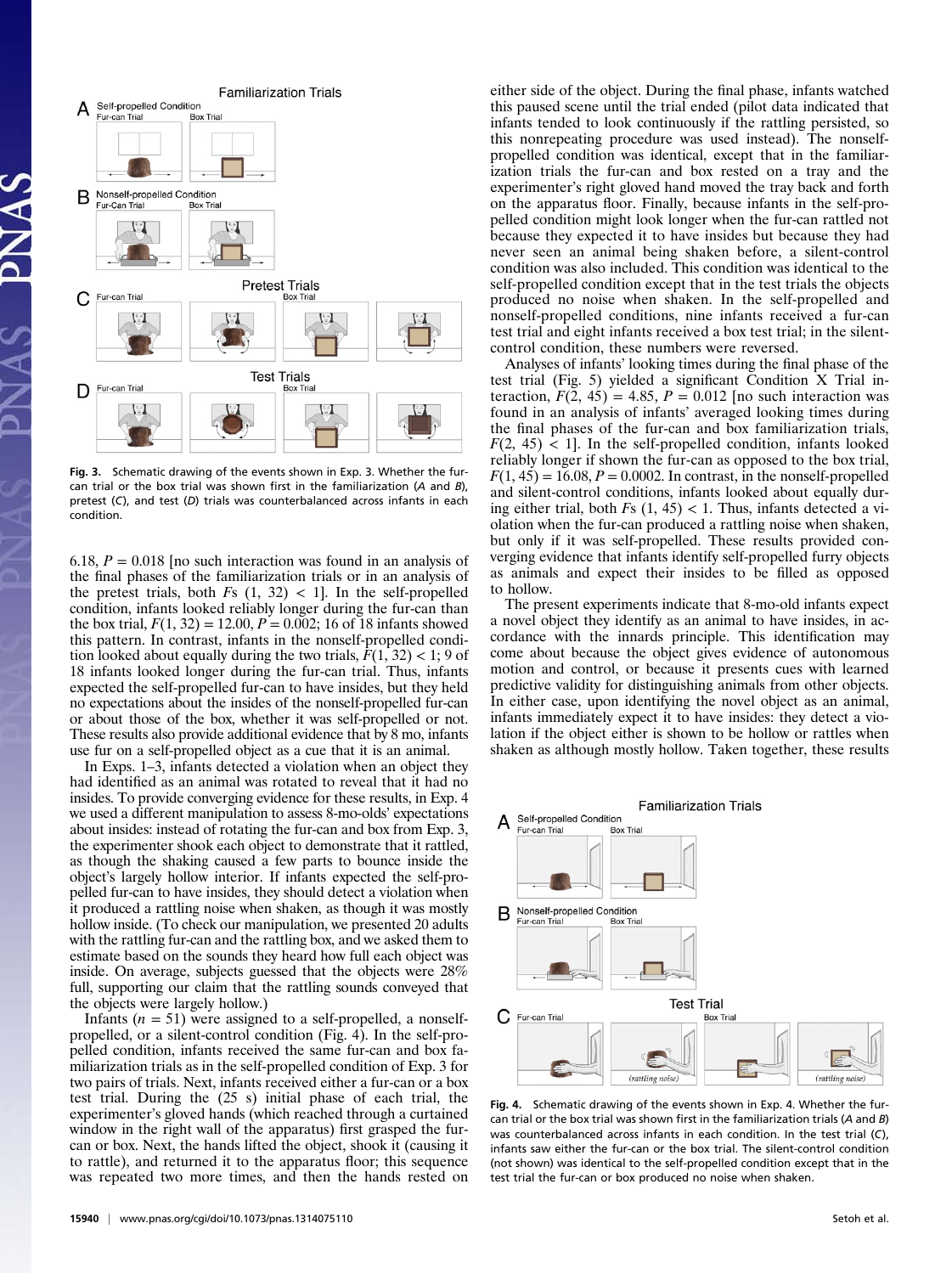**Experiment 4** 



Fig. 5. Mean looking times of infants in Exp. 4 during the final phase of the test trial as a function of condition and trial. Errors bars represent SEs, and an asterisk denotes a significant difference between the trials within a condition ( $P < 0.05$  or better).

provide strong support for the biological hypothesis that infants endow animals with vitalistic, biological properties.

At least two broad questions remain for future research. First, what general expectations do infants possess about animals' insides? For example, would infants expect the insides of a novel object that was self-propelled and agentive to differ from those of an object that lacked these properties? Moreover, would infants regard an animal's insides as essential for its functioning? If infants witnessed the removal of the insides of a novel selfpropelled agent, would they expect it to no longer be capable of autonomous motion and control?

Second, how should we conceptualize infants' expectations about animals' insides? There are at least three possibilities. One is that these early expectations are part of a skeletal explanatory framework that underlies core biological reasoning (21). In this view, infants would possess a naïve theory of biology as well as naïve theories of physics and psychology, although their naïve theory of biology might be less rich. Another possibility is that infants' expectations about insides reflect general biases or modes of construal that are not exclusively tailored for biological phenomena (30, 31). For example, abstract biases for teleology and essentialism, perhaps with sparse conceptual constraints, might lead infants to posit various internal features to explain objects' capacity for self-propulsion (internal energy), for agency (internal states), and for both self-propulsion and agency (innards). Finally, a third possibility is that infants' expectations about insides arise from a quite different source: the cognitive systems that humans evolved to deal with predators and prey and, more generally, to understand animals as a food source (32). As Barrett (32) noted, "Predators are things that systematically try to kill you and eat you. Prey are things you try to capture and eat." From this perspective, it seems plausible that the human mind would have evolved an abstract expectation that animals have filled insides. Damaging the insides of a predator or prey brings about its demise, and consuming these insides provides valuable nutrients. Why would an expectation of filled insides apply to entities that are both self-propelled and agentive, but not to entities that are only self-propelled or only agentive? It could be that in the evolution of predator-prey adaptations, the systems for detecting self-propulsion came first, and those for detecting agency were integrated later as they became available; understanding animals as self-propelled agents would have presented significant advantages for predator evasion and prey capture.

Whichever possibility turns out to be correct, there can be no doubt that infants' expectations about animals are highly primitive and that considerable conceptual elaboration and change must occur for young children to develop a more advanced understanding of biology. Nevertheless, the present research fits well with several developmental results. If infants construe

animals as self-propelled agents with biological properties, then it makes sense that  $(i)$  young children initially have difficulty constructing a category of living things that includes plants as well as animals  $(33, 34)$ ;  $(ii)$  young children who are taught that plants engage in self-propelled, agentive motion immediately infer that plants are living things  $(35)$ ; and  $(iii)$  school-aged children and adults who see computer-animated blobs engage in self-propelled, agentive motion describe them as alive and attribute to them various biological properties (36). All of these results suggest that key components of the interpretive framework that guides infants' expectations about animals persist throughout life.

## Methods

Participants. Participants were 177 full-term infants (91 male, range: 6 mo, 17 d to 9 mo, 14 d). Mean ages were 8 mo, 4 d (Exp. 1), 8 mo, 1 d (Exp. 2), 7 mo, 24 d (Exp. 3), and 7 mo, 15 d (Exp. 4). Another 34 infants were tested but excluded because they looked the maximum time allowed in both test trials (16 infants); because they were fussy (6 infants), distracted (2 infants), drowsy (1 infant), inattentive (1 infant), or overly active (1 infant); because the difference in their looking times during the two test trials was over 2.5 SDs from the condition mean (2 infants); because they showed a marked bias during the familiarization trials for one object over the other (2 infants); or because they peeked under one or both objects during the pretest trials (2 infants) or stood too tall to see inside the rotated objects in the test trials (1 infant). Written informed consent was obtained from each infant's parent prior to the test session, and all protocols were approved by the University of Illinois IRB.

Apparatus and Stimuli. The apparatus consisted of a brightly lit display booth (183 cm high  $\times$  100 cm wide  $\times$  57 cm deep) with a large opening (55 cm  $\times$  94 cm) in its front wall; between trials a supervisor lowered a curtain in front of this opening. Inside the apparatus the side walls were painted white, and the back wall (made of foam core) and floor were covered with colored adhesive paper. The experimenter was a female native English speaker. In Exps. 1–3, she wore a green shirt and sat at a window (34 cm  $\times$  48 cm, Exps. 1–2: 25 cm  $\times$  48 cm, Exp. 3) in the back wall of the apparatus; this back window could be closed with two identical doors. In Exp. 4 the experimenter wore long silver gloves and reached through a window (51 cm  $\times$  38 cm and filled with a fringed curtain) in the right wall of the apparatus. In all experiments, a large screen behind the experimenter hid the testing room. In Exps. 1 and 2 the can (18 cm  $\times$  17 cm in diameter) was wrapped with red and gray yarn in alternating stripes; the can had a removable gray felt bottom and its interior was lined with beige felt. The box (18 cm  $\times$  18 cm  $\times$ 18 cm) was covered with beige adhesive paper and decorated with varying round patches of blue cloth with multicolored dots; the box had a removable beige felt bottom, and its interior was lined with brown felt. In the familiarization trials, a long flat handle was attached to the bottom of the can or box and protruded through a narrow slit at the bottom of the back wall. In the self-propelled conditions, the experimenter used the handle to move the can (in a slight bouncing manner) and the box (in a slight zigzag manner) along the apparatus floor, between predetermined marks. In the familiarization trials, the can or box also held a small speaker; its wire was tied to the handle and was connected, behind the apparatus wall, to an MP3 player. The can produced varying synthesized quacking sounds and the box produced varying beeping sounds; these sounds were prerecorded on the MP3 player and played through the speaker in the can or box. In the agentive conditions, a small reminder card with the written conversation script was attached to the back of the can or box for the experimenter to follow; in the nonagentive conditions, the can and box produced the same sounds but the experimenter remained silent. In Exps. 3 and 4, the fur-can (about 15 cm  $\times$  22 cm in diameter) consisted of a brown beaver fur hat that was placed over an upright cylinder; in the fur-can pretest and test trials of Exp. 3, the upright cylinder was replaced by an inverted cylinder lined with tan felt. The box (15 cm  $\times$  18 cm  $\times$  18 cm) was covered with tan packing paper and edged with brown tape; in the box pretest and test trials of Exp. 3, an exact copy of the box was used that had no bottom and was lined with brown felt. In the familiarization trials of the self-propelled conditions in Exps. 3 and 4, the fur-can or box was again attached to a long flat handle; behind the wall the experimenter used the handle to move the object smoothly back and forth between predetermined marks. In the familiarization trials of the nonself-propelled conditions, the fur-can or box rested either on a pink tray (5 cm  $\times$  29 cm  $\times$  23 cm) with handles that was moved by the experimenter from the back window (Exp. 3) or on a yellow tray (5 cm  $\times$